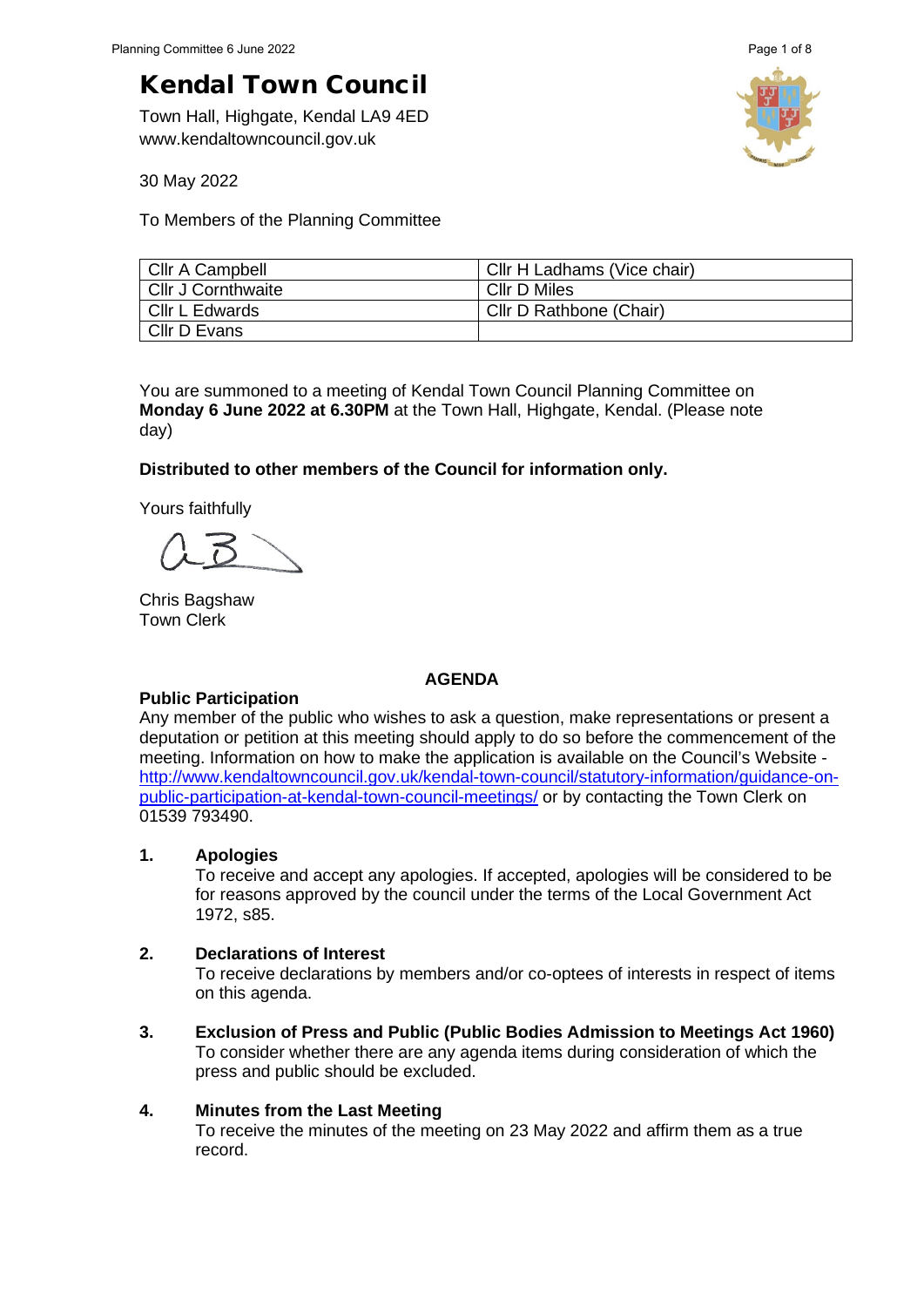## **5. Planning Process and Issues**

To consider any planning process or related issues arising from the Council's interaction with the Planning Authorities. These may include items for reference, training, or guidance following feedback from previous applications.

#### **6. Kendal Town Council Flood Relief Scheme Working Group**

To consider the scheme of delegation to the Flood Relief Scheme Working Group and to receive a report from its current Chair.

#### **Background**

The Flood Relief Scheme Working Group was established to liaise with the Environment Agency and other partners over the development of the Kendal Flood Relief Scheme. It is currently chaired by Cllr Cornthwaite and is supported by the Town Clerk. It appoints such members as it sees appropriate. These may include nonelected members. It reports its activities to the Planning Committee.

#### **7. Planning Applications** (see attached schedule)

To consider the following planning applications received from South Lakeland District Council and Cumbria County Council.

The Committee will consider planning applications received and published by local planning authorities up to the date of the meeting. Where the publication of the application is after the initial publication of the agenda, items will be added up to the day of the meeting where necessary to meet planning consultation timeframes. A full list of applications likely to be considered can be obtained by checking the local planning authority websites:

<https://applications.southlakeland.gov.uk/fastweb/welcome.asp> <https://planning.cumbria.gov.uk/Search/Results>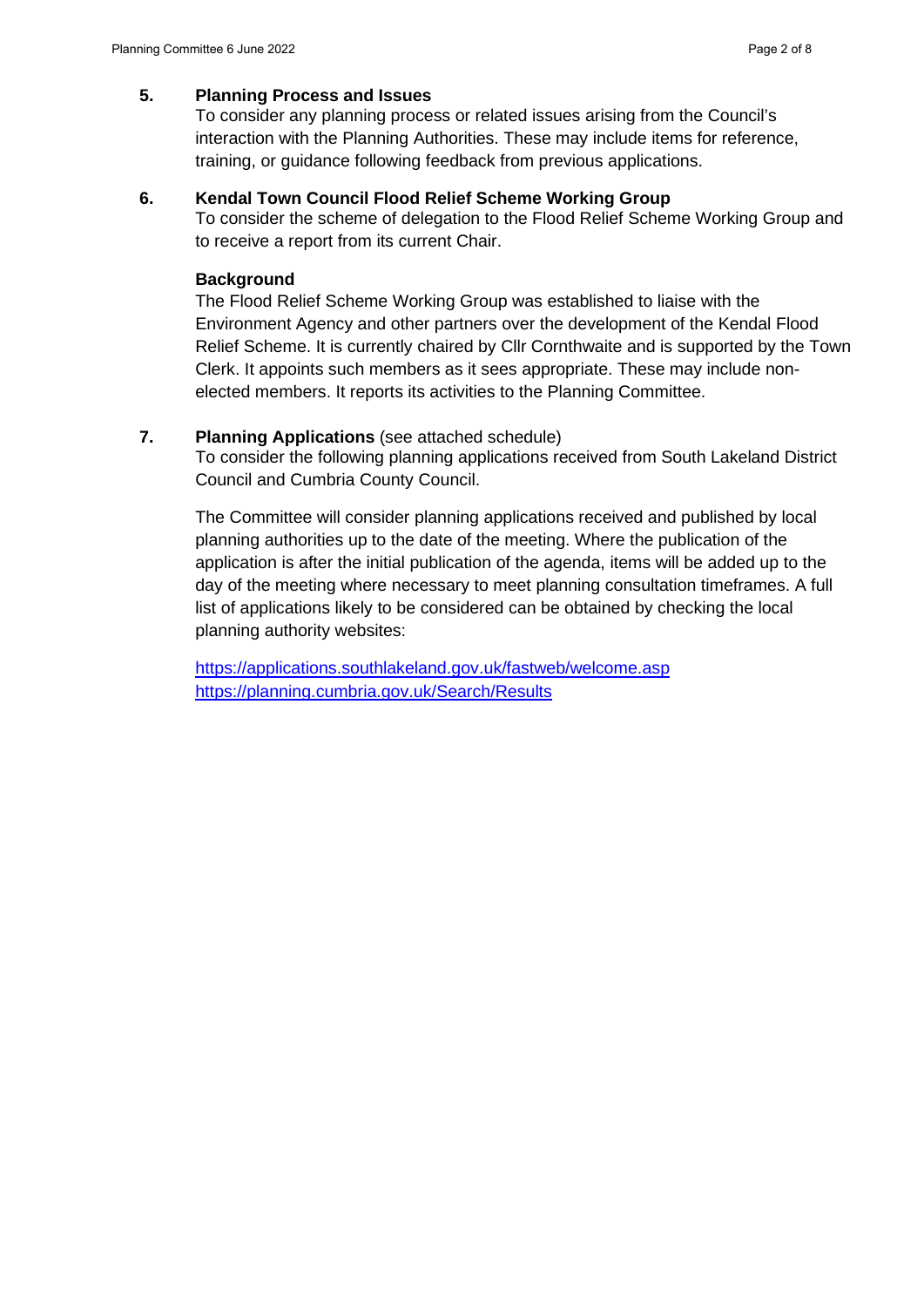Town Hall, Highgate, Kendal LA9 4ED www.kendaltowncouncil.gov.uk



## **Minutes of a meeting of the Planning Committee held on Monday 23 May 2022 at 6.30pm in the Town Hall, Kendal.**

| Cllr A Campbell    | Apologies | Cllr H Ladhams (Vice Chair) | l Present |
|--------------------|-----------|-----------------------------|-----------|
| Cllr J Cornthwaite | Apologies | Cllr D Miles                | Present   |
| Cllr L Edwards     | Present   | Cllr D Rathbone (Chair)     | Apologies |
| Cllr D Evans       | Present   | vacant                      |           |

**In Attendance:** Town Clerk

## **P1/2022 Apologies**

Apologies were received and accepted from Cllrs A Campbell, J Cornthwaite and D Rathbone. The Vice Chair welcomed new members to the Committee.

# **P2/2022 Declarations of Interest**

None

# **P3/2022 Exclusion of Press and Public (Public Bodies Admission to Meetings Act 1960)**

No issues were considered for exclusion.

# **P4/2022 Minutes of the Previous Meeting**

The Committee received the minutes of the previous planning committee meeting held on 3 May 2022.

**Resolved:** To accept them as a true record.

# **P5/2022 Planning Process and Issues**

The Committee noted a request from a member who was not able to attend, that it considers what the Council's policies should be concerning Second Homes in the town. Do they cause an issue of affordability? Are there legitimate restrictions which the Planning Authority can impose? Should and could they be controlled through the Planning process? Is further legislation required to protect the character/affordability/social cohesion etc of the town?

**Resolved:**.To note that this is an issue of concern for this Committee but that it requires further research to allow informed consideration to take place. The Clerk will liaise with members and the MP's office to produce a report with sufficient information to allow effective consideration of the issue.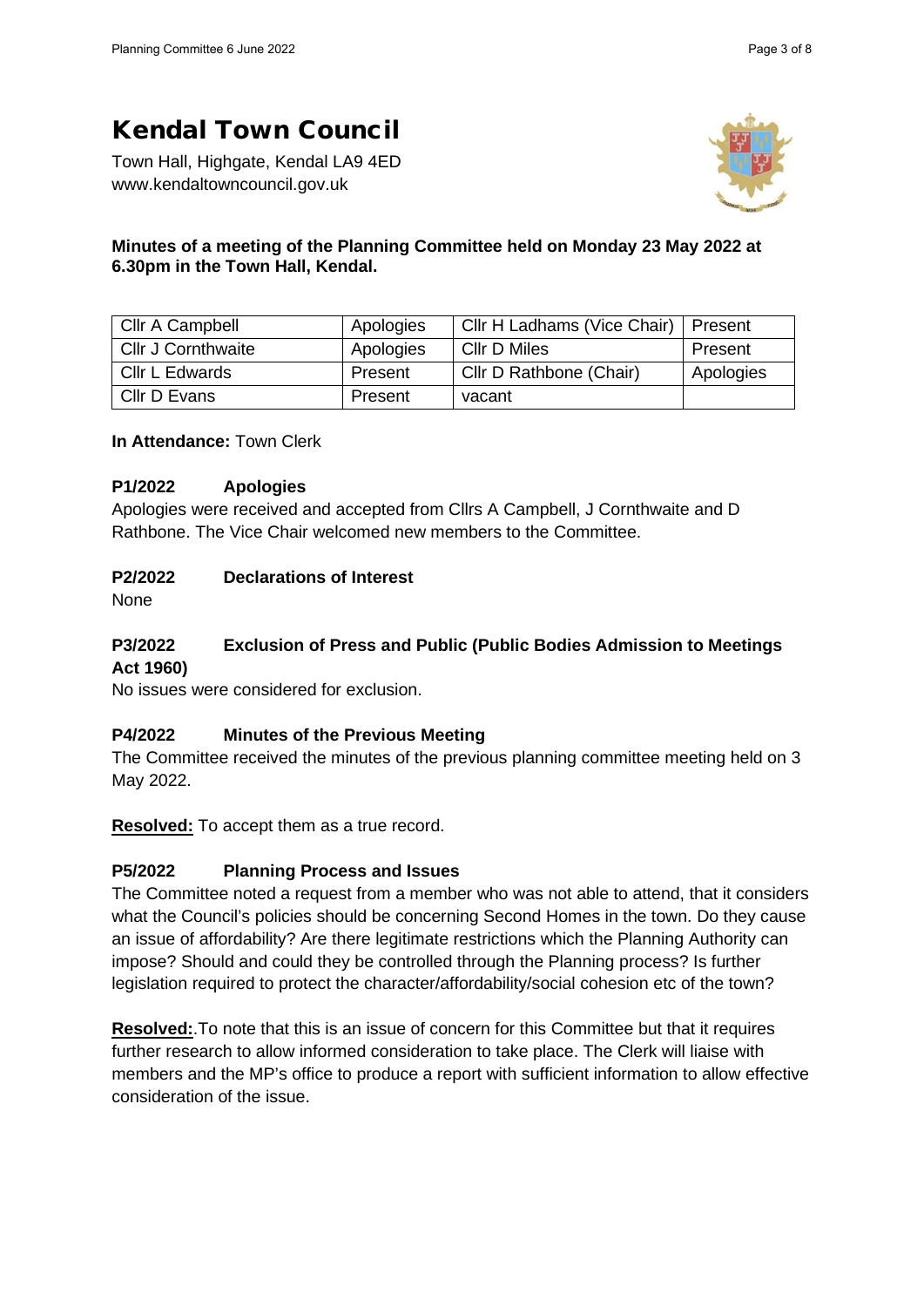## **P6/2022 Flood Scheme Working Group**

The Chair explained the role of the Working Group to new members of the Committee. In the absence of the existing Chair of the Working Group, it was suggested the agenda item be deferred until the next meeting.

The Clerk reported the proposals for the moving of the old street fountain on Aynam Road, adjacent to Jennings Yard Bridge. Two sites were being considered. One would turn the fountain around by 180 degrees and instal it on the wet side of the new flood wall, facing the access from the bridge (but not visible from Aynam Road). The second suggestion was on the opposite bank, with its back to the river, against the parapet of the bridge – facing the path from Abbot Hall Park.

**Resolved:** That the terms of reference and establishment issues for the Working Group be considered at a subsequent meeting.

**Resolved:** That the Committee supports the moving of the fountain to the Abbot Hall side of Jennings Yard Bridge.

## **P7/2022 Planning Applications**

The Committee considered the Planning Applications shown in Appendix 1.

**Resolved:** To submit the recommendations in Appendix 1 to the Planning Authority.

The meeting closed at 19.25.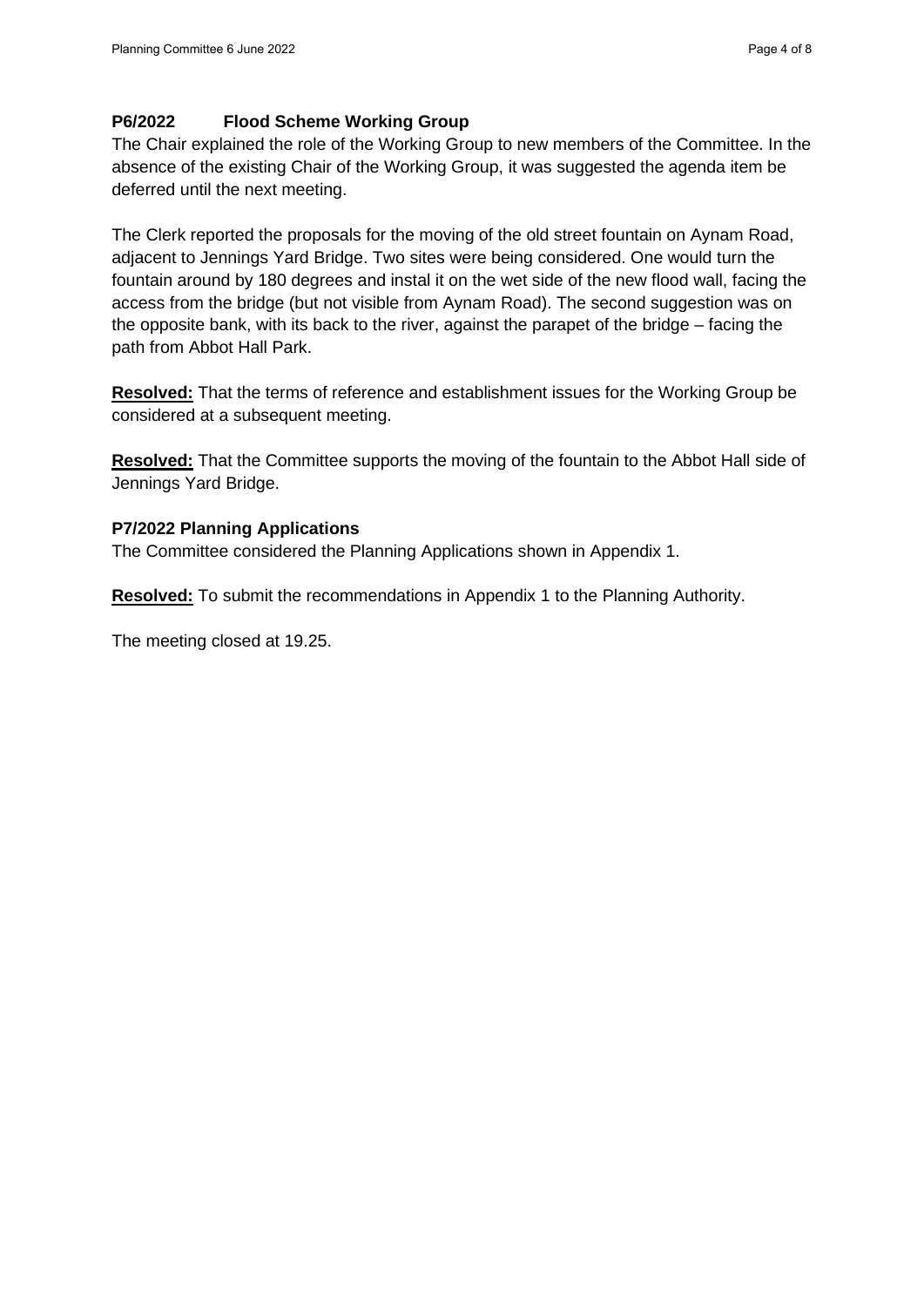Applications for Planning Committee: 23 May 2022 **Appendix 1** 

| No.            | App No./Type | <b>Address/Proposed Development</b>                                                                                                        | Comments<br>to SLDC | Observations/Recommendations                                                                                                                                          |
|----------------|--------------|--------------------------------------------------------------------------------------------------------------------------------------------|---------------------|-----------------------------------------------------------------------------------------------------------------------------------------------------------------------|
|                | SL/2022/0392 | 37 - 39 Finkle Street<br>Division of existing ground floor retail space<br>to 2 retail units with new shop entrance to<br>39 Finkle Street | 31 May 2022         | The Committee were concerned that the issue of<br>asbestos contamination had been underplayed by<br>the developer, but otherwise had No Material<br><b>Objections</b> |
| $\overline{2}$ | SL/2022/0395 | <b>2 Fulmar Drive</b><br>Detached garage                                                                                                   | 31 May 2022         | There is no provision for biodiversity net gain, but<br>otherwise No Material Objections                                                                              |
| 3              | SL/2022/0400 | <b>Stramongate Primary School,</b><br><b>Blackhall Road</b><br>New window opening adjacent to the main<br>entrance                         | 1 June 2022         | <b>No Material Objections</b>                                                                                                                                         |
| 4              | SL/2022/0405 | 37 - 39 Finkle Street<br>Change of use of 1st & 2nd floors to 4 flats<br>with a bin store and bicycle parking                              | 1 June 2022         | <b>No Material Objections</b>                                                                                                                                         |
| 5              | SL/2022/0406 | Rear of 37 - 39 Finkle Street                                                                                                              | 1 June 2022         | <b>No Material Objections</b>                                                                                                                                         |
|                |              | Change of use of rear to 3 cottages with a bin store and bicycle<br>parking                                                                |                     |                                                                                                                                                                       |
|                |              |                                                                                                                                            |                     |                                                                                                                                                                       |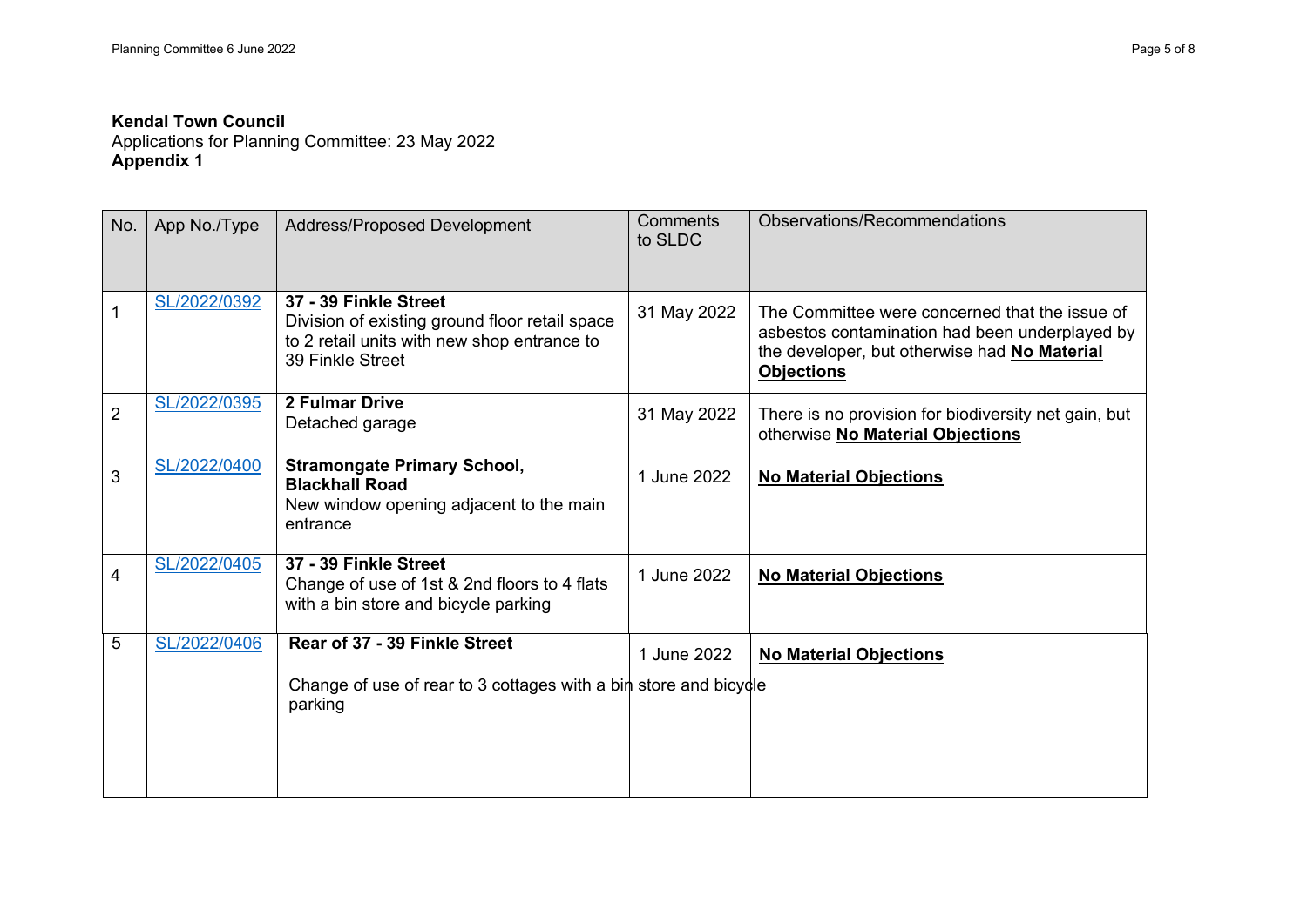| 6              | SL/2022/0407 | 29 Langdale Crescent<br>Front porch and alterations including pitch<br>roof to existing single storey side extension                                                                                    | 1 June | <b>No Material Objections</b>                                                                                                                                                                                                                                                                                                      |
|----------------|--------------|---------------------------------------------------------------------------------------------------------------------------------------------------------------------------------------------------------|--------|------------------------------------------------------------------------------------------------------------------------------------------------------------------------------------------------------------------------------------------------------------------------------------------------------------------------------------|
| $\overline{7}$ | SL/2022/0408 | 2 Tudor Gardens, Burton Road<br>Extension to an existing garden annex                                                                                                                                   | 1 June | <b>No Material Objections</b>                                                                                                                                                                                                                                                                                                      |
| 8              | SL/2022/0411 | <b>14 Birkbeck Close</b><br>Two storey front extension                                                                                                                                                  | 1 June | The Committee were concerned that the<br>development did not seem to be completely in<br>keeping with the look of the area, but otherwise<br>had No Material Objections                                                                                                                                                            |
| 9              | SL/2022/0420 | 23 Rydal Mount<br>Single storey side and rear extensions                                                                                                                                                | 1 June | The committee were concerned that this may<br>create an overlooking issue, but could not tell<br>from the drawings. Assuming this is not a problem<br>then it had No Material Objections                                                                                                                                           |
| 10             | SL/2022/0404 | <b>Nobles Garage, Maude Street</b><br>Alterations & change of use of former<br>garage/office (Use class Sui Generis) to<br>joinery workshop/store & gymnasium for<br>(Use class E) (Part Retrospective) | 7 June | The Committee were disappointed that this was<br>partially retrospective, and renew their pleas for<br>greater publicity surrounding the need for<br>Planning Consents to be in place prior to<br>commencement. There didn't appear to be an<br>application form associated with the application.<br><b>No Material Objections</b> |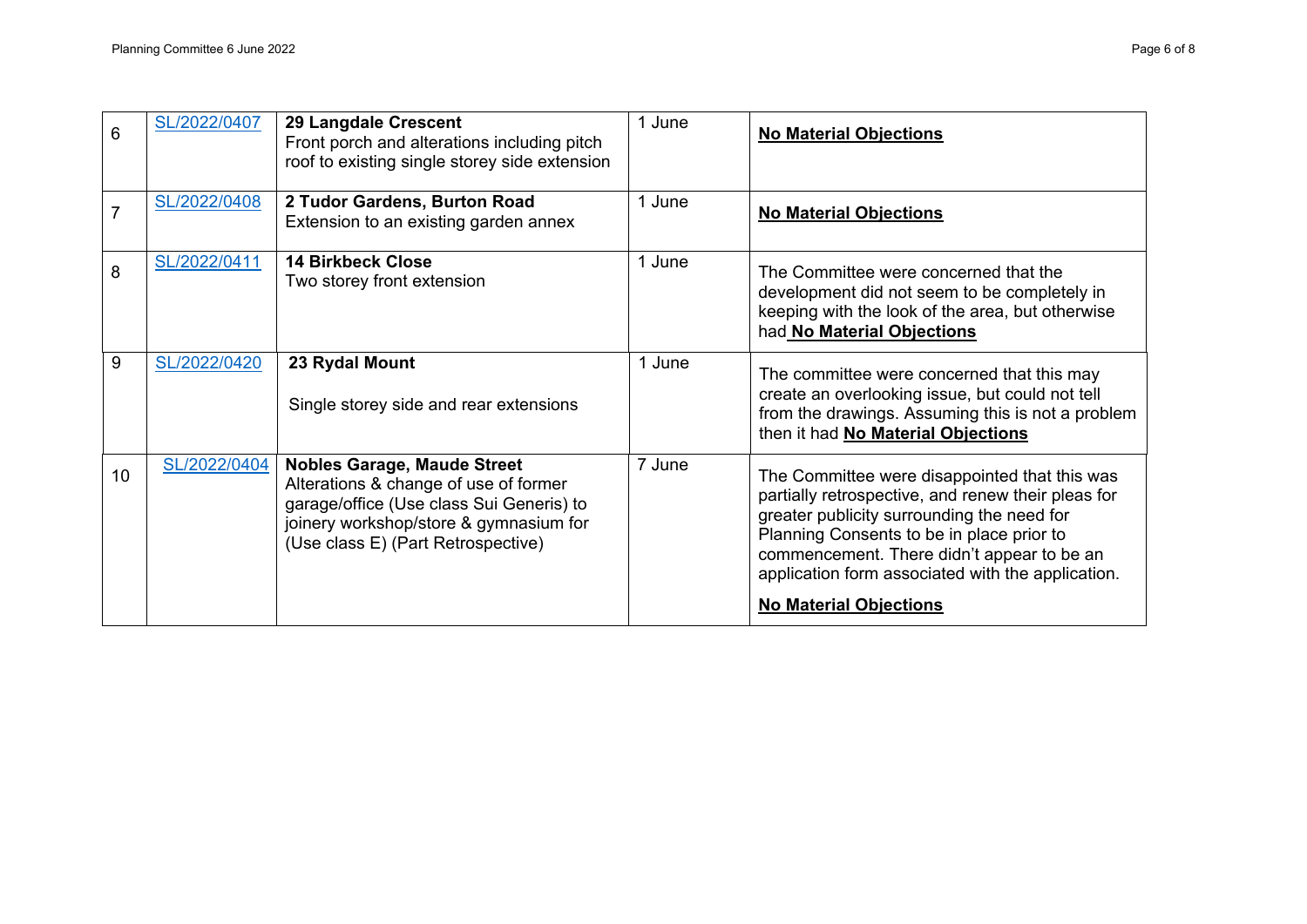Applications for Planning Committee: 6 June 2022 **Appendix 1**

| No.            | App No./Type | Address/Proposed Development                                                                                                                                                                                              | <b>Comments</b><br>to SLDC | Observations/Recommendations |
|----------------|--------------|---------------------------------------------------------------------------------------------------------------------------------------------------------------------------------------------------------------------------|----------------------------|------------------------------|
| 1              | SL/2022/0449 | 2 Hawesmead Cottages, Hawesmead Ave 8 June 2022<br>Demolition of the existing lean-to garage<br>and replace with two storey side extension<br>and single storey extension to the rear<br>(Resubmission of SL/2021/0331)   |                            |                              |
| $\overline{2}$ | SL/2021/1117 | <b>68 Natland Road</b><br>First floor front extension (Resubmission<br>SL/2021/0821)                                                                                                                                      | 16 June                    |                              |
| 3              | SL/2022/0443 | <b>22 Haliburton Road</b><br>First floor extension over existing garage                                                                                                                                                   | 16 June                    |                              |
| 4              | SL/2022/0490 | Land East of Hayclose Road, Kendal<br><b>Parks</b><br>Application for Outline Planning Permission<br>(with All Matters Reserved) for a residential<br>development of up to 160 Dwellings and<br>associated infrastructure | 27 June                    |                              |
|                | SL/2022/0481 | <b>1 Kirkbarrow Lane</b>                                                                                                                                                                                                  | 20 June                    |                              |